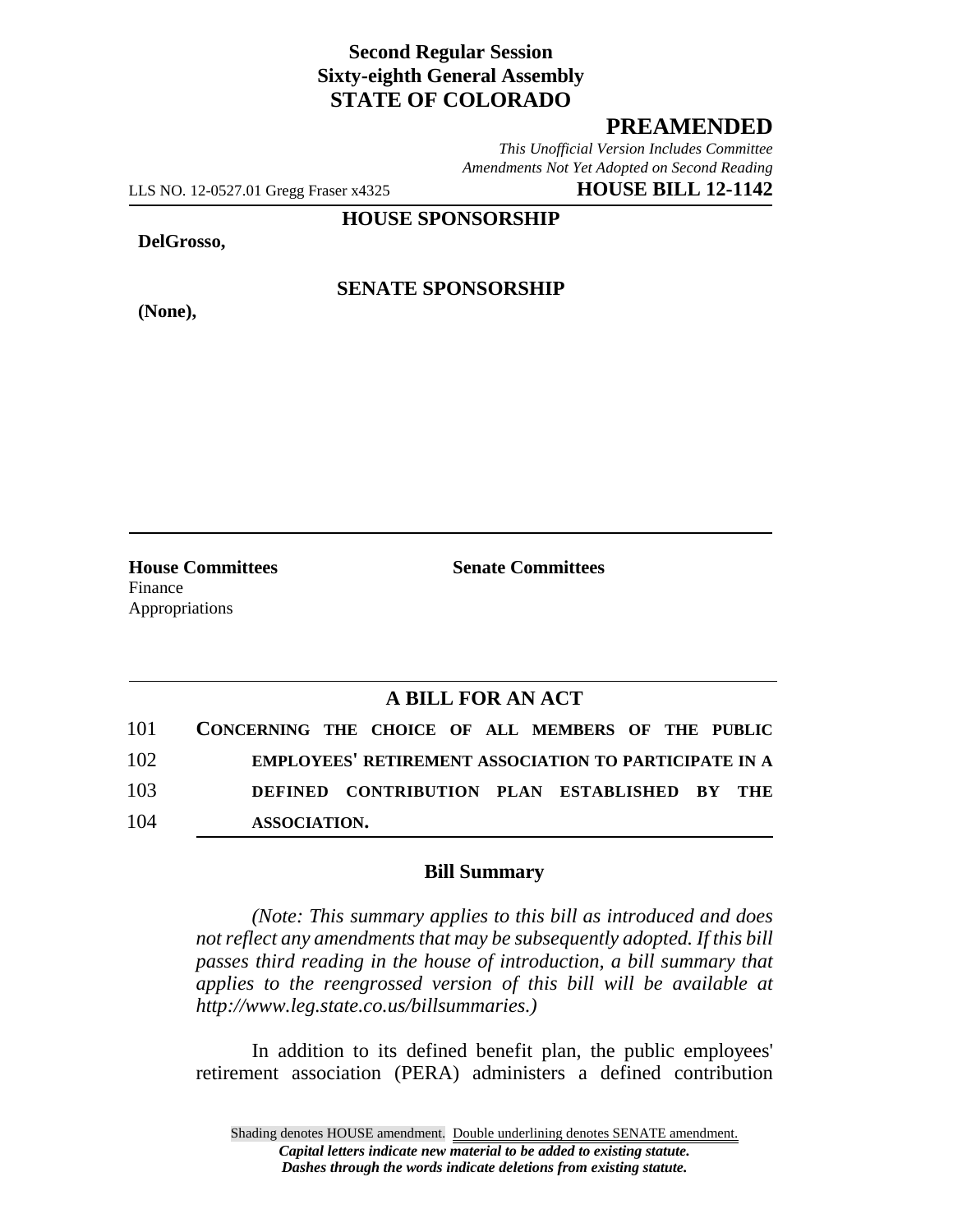retirement plan. The law currently allows only specified state employees to participate in PERA's defined contribution plan. The bill would allow all employees who are members of PERA to participate as well.

 Newly eligible employees would be given an initial period to elect to join the defined contribution plan. Thereafter, the existing law governing participation and termination of membership in the defined benefit and contribution plans would control.

1 *Be it enacted by the General Assembly of the State of Colorado:*

2 **SECTION 1.** In Colorado Revised Statutes, 24-51-1501, **amend**

3 (1), (2) (a) (I), and (4) as follows:

 **24-51-1501. Defined contribution plan - establishment - creation of fund - definitions.** (1) The board is hereby authorized to establish and administer a defined contribution plan for eligible state employees as provided in this part 15. The board shall establish the terms and conditions of the association's defined contribution plan offered to 9 eligible state employees. The assets of the plan shall be held in a separate trust fund of the association created for such purpose.

11 (2) (a) Effective July 1, 2009:

 (I) The state defined contribution plan established pursuant to part 2 of article 52 of this title, as said part 2 existed prior to its repeal in 2009, shall be merged into the association's defined contribution plan for 15 eligible state employees established under this part 15, and all the assets of the state defined contribution plan and the trust fund shall be transferred via trustee-to-trustee transfer to the defined contribution plan 18 trust fund established pursuant to section 24-51-208 (1) (i);

19 (4) For purposes of this part 15:

20 (a) PRIOR TO JANUARY 1, 2013, "employer" means the state, the 21 general assembly, the office of a district attorney in a judicial district, any 22 state department that employs an eligible employee, and any community